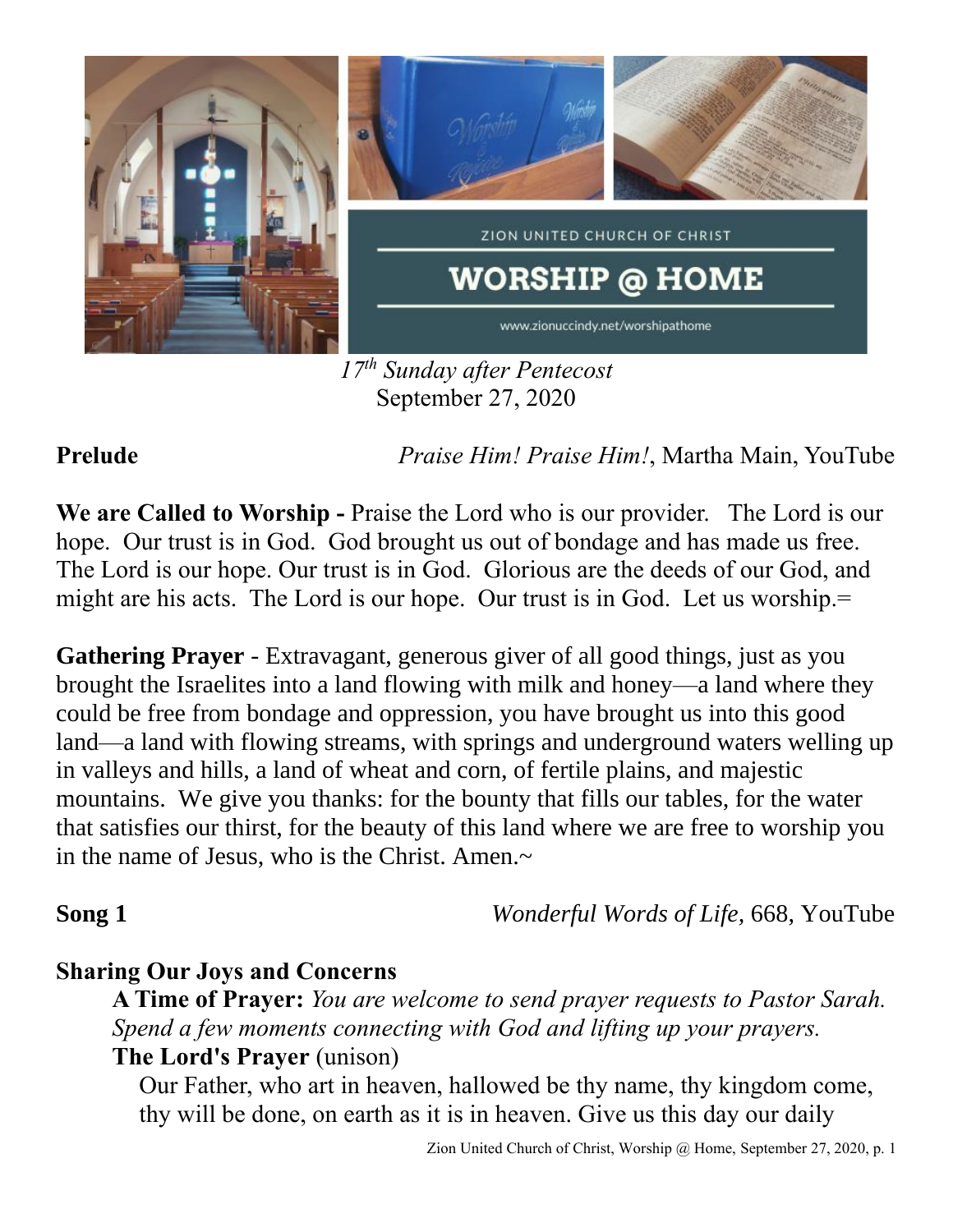bread. And forgive us our debts, as we forgive our debtors. And lead us not into temptation, but deliver us from evil. For thine is the kingdom, and the power, and the glory, forever. Amen.

**Song 2** *Come All Christians, Be Committed*, 459, YouTube

### **We Hear God's Word** Deuteronomy 8:1-20 (NRSV)

This entire commandment that I command you today you must diligently observe, so that you may live and increase, and go in and occupy the land that the LORD promised on oath to your ancestors. <sup>2</sup>Remember the long way that the LORD your God has led you these forty years in the wilderness, in order to humble you, testing you to know what was in your heart, whether or not you would keep his commandments. <sup>3</sup>He humbled you by letting you hunger, then by feeding you with manna, with which neither you nor your ancestors were acquainted, in order to make you understand that one does not live by bread alone, but by every word that comes from the mouth of the LORD. <sup>4</sup>The clothes on your back did not wear out and your feet did not swell these forty years. <sup>5</sup>Know then in your heart that as a parent disciplines a child so the LORD your God disciplines you. <sup>6</sup>Therefore keep the commandments of the LORD your God, by walking in his ways and by fearing him. <sup>7</sup>For the LORD your God is bringing you into a good land, a land with flowing streams, with springs and underground waters welling up in valleys and hills, <sup>8</sup> a land of wheat and barley, of vines and fig trees and pomegranates, a land of olive trees and honey, <sup>9</sup> a land where you may eat bread without scarcity, where you will lack nothing, a land whose stones are iron and from whose hills you may mine copper. <sup>10</sup>You shall eat your fill and bless the LORD your God for the good land that he has given you.

11 Take care that you do not forget the LORD your God, by failing to keep his commandments, his ordinances, and his statutes, which I am commanding you today. <sup>12</sup>When you have eaten your fill and have built fine houses and live in them, <sup>13</sup> and when your herds and flocks have multiplied, and your silver and gold is multiplied, and all that you have is multiplied,  $14$  then do not exalt yourself, forgetting the LORD your God, who brought you out of the land of Egypt, out of the house of slavery, <sup>15</sup>who led you through the great and terrible wilderness, an arid waste-land with poisonous snakes and scorpions. He made water flow for you from flint rock, <sup>16</sup>and fed you in the wilderness with manna that your ancestors did not know, to humble you and to test you, and in the end to do you good.  $17$ Do not say to yourself, 'My power and the might of my own hand have gained me this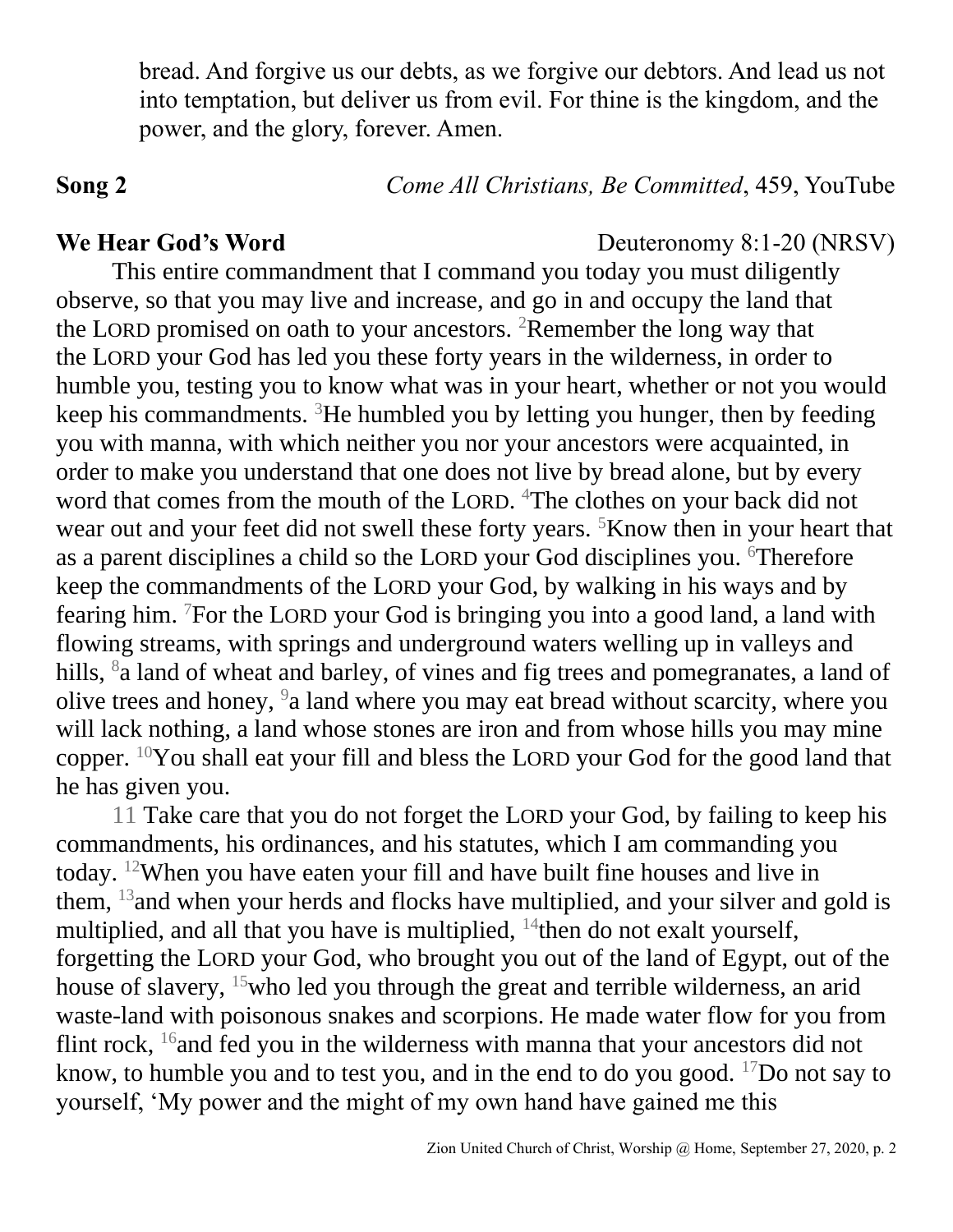wealth.' <sup>18</sup>But remember the LORD your God, for it is he who gives you power to get wealth, so that he may confirm his covenant that he swore to your ancestors, as he is doing today. <sup>19</sup>If you do forget the LORD your God and follow other gods to serve and worship them, I solemnly warn you today that you shall surely perish. <sup>20</sup>Like the nations that the LORD is destroying before you, so shall you perish, because you would not obey the voice of the LORD your God.

**Meditation** *Participants in the Blessing*

# **We Respond to God's Word with Our Giving Offertory**

You're invited to take out your checkbook in these moments. As you write out your offering, be prayerful with each letter and number. In times such as these, when money becomes tight and our economy is under strain, God invites us to be generous and give what we can. These are gifts we freely give, as we are able and as we are called.

We ask that you please mail in your offerings to our office. Zion United Church of Christ 8916 E. Troy Ave. Indianapolis, IN 46239

You can now submit your offerings on our website through a secure PayPal donation button. Please know that PayPal receives a 2.2% processing fee and a \$0.30 transaction charge. You are able to set up reoccurring, monthly payments. Check it out on our website at www.zionuccindy.net/donate.

## **\*The Doxology** (Please sing the version that is most meaningful to you)

| <i>Version 1</i>                                | <i>Version 2</i>                                |
|-------------------------------------------------|-------------------------------------------------|
| <i>Praise God from whom all blessings flow;</i> | <i>Praise God from whom all blessings flow;</i> |
| Praise him all creatures here below;            | Praise God all creatures here below;            |
| <i>Praise him above, ye heavenly host:</i>      | Praise God for all that love has done;          |
| Praise Father, Son, and Holy Ghost. Amen.       | Creator, Christ, and Spirit One. Amen.          |

**\*We Give Thanks** – Let this offering support and strength this church and your ministry. Let these gifts be put to work in service. Let our hearts bend toward wholeness. Bless these gifts and multiply them. In Christ's name we pray, Amen.~